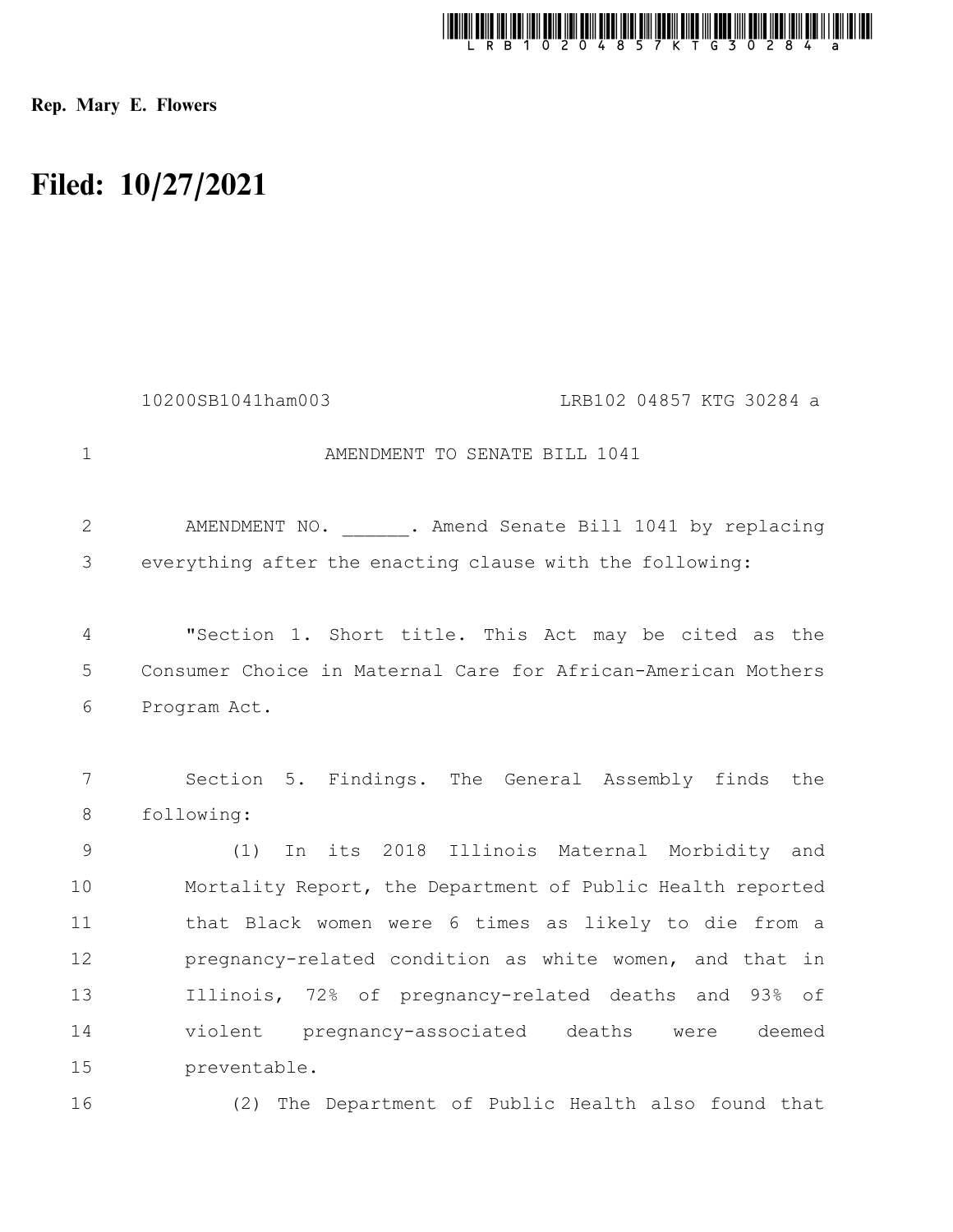between 2016 and 2017, Black women had the highest rate of severe maternal morbidity with a rate of 101.5 per 10,000 deliveries, which is almost 3 times as high as the rate for white women. 1 2 3 4

(3) In 2019, the Chicago Department of Public Health released a data report on Maternal Morbidity and Mortality in Chicago and found that "(w)omen for whom Medicaid was the delivery payment source are significantly more likely than those who used private insurance to experience severe maternal morbidity." The Chicago Department of Public Health identified zip codes within the city that had the highest rates of severe maternal morbidity in 2016 and 2017 (100.4-172.8 per 10,000 deliveries). These zip codes included: 60653, 60637, 60649, 60621, 60612, 60624, and 60644. All of the zip codes were identified as experiencing high economic hardship. According to the Chicago Department of Public Health "(c)hronic diseases, including obesity, hypertension, and diabetes can increase the risk of a woman experiencing adverse outcomes during pregnancy." However, "there were no significant differences in pre-pregnancy BMI, hypertension, and diabetes between women who experienced a pregnancy-associated death and all women who delivered babies in Chicago." 5 6 7 8 9 10 11 12 13 14 15 16 17 18 19 20 21 22 23 24

(4) In a national representative survey sample of mothers who gave birth in an American hospital in 2011 and 25 26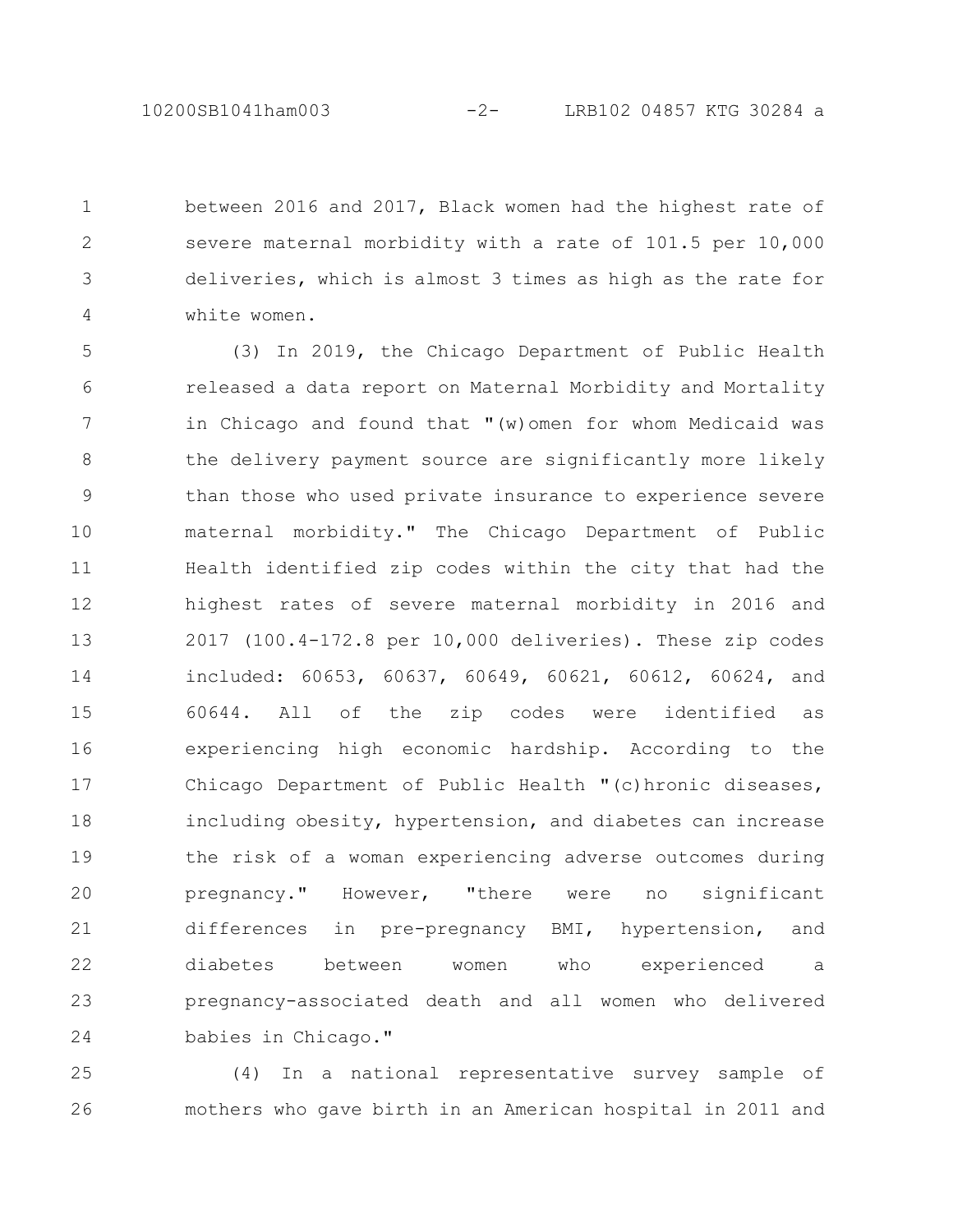10200SB1041ham003 -3- LRB102 04857 KTG 30284 a

2012, 1 out of 4 mothers who identified as Black or African-American expressed that they would "definitely want" to have a future birth at home, compared to 8.4% of white mothers. Black mothers express a demand for planned home birth services at almost 3 times the rate of white mothers. Yet, in the United States, non-Hispanic white women who can afford to pay out-of-pocket for their labor and delivery costs access planned home birth care at the greatest rate. Similarly, an analysis of birth certificate data from the Centers for Disease Control and Prevention for the years 2016 through 2019 shows that non-Hispanic white mothers are 7 times more likely than non-Hispanic Black mothers to experience a planned home birth. 1 2 3 4 5 6 7 8 9 10 11 12 13

(5) According to calculations based on birth certificate data from July 2019 in Cook County, there would have to be 7 Black or African-American certified professional midwives working in Cook County in order for just 1% of Black mothers in Cook County to have access to racially concordant midwifery care in a given month. 14 15 16 17 18 19

(6) For birthing persons of sufficient health who desire to give birth outside of an institutional setting without the assistance of epidural analgesia, planned home birth under the care of a certified professional midwife can be a dignifying and safe, evidence-based choice. In contrast, regulatory impingement on Black families' ability to access that choice does not serve to enhance 20 21 22 23 24 25 26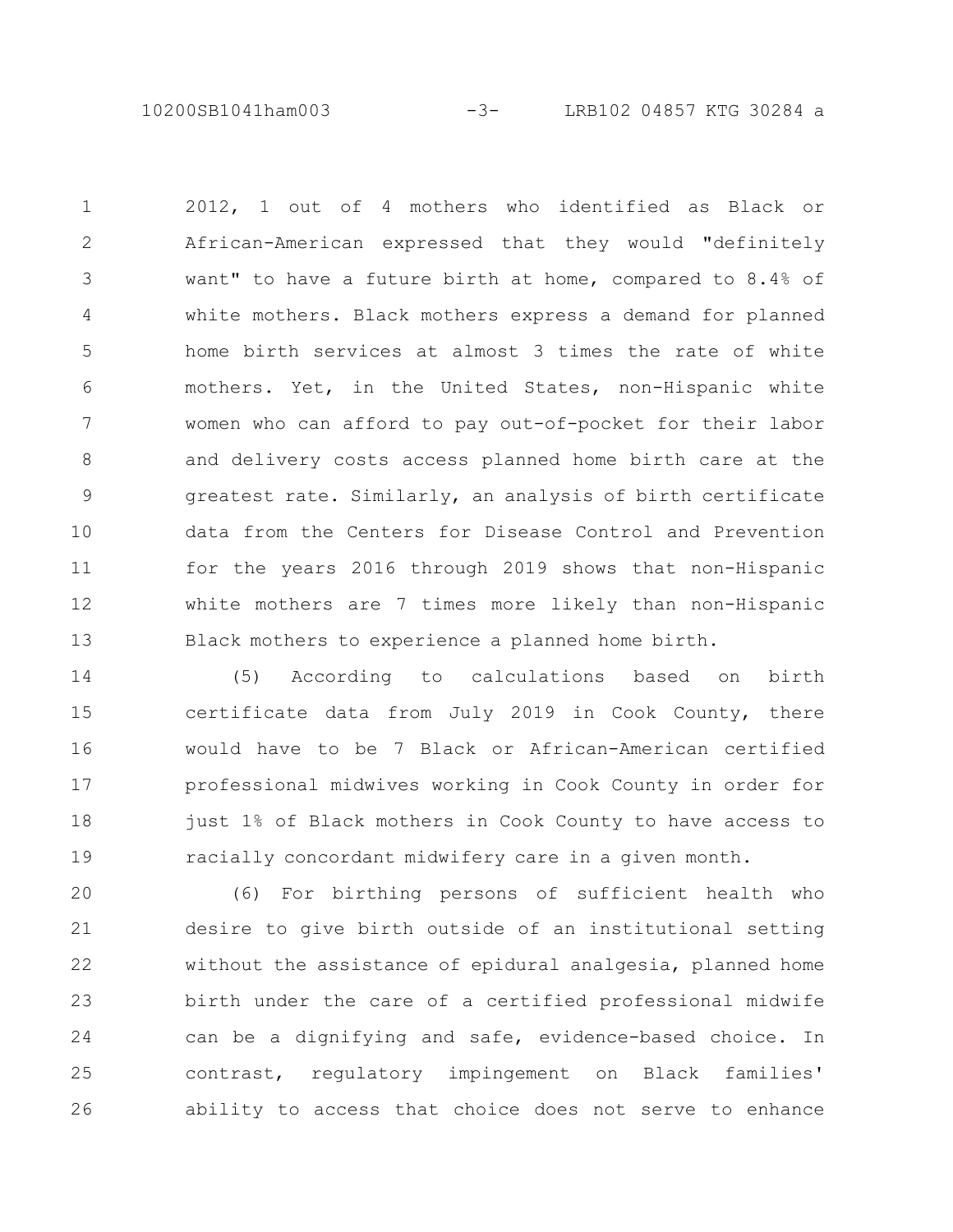1

2

maternal or neonatal safety, but instead reifies the institutionalization of Black bodies by the State.

(7) In order to make safe, planned home births accessible to Black families in Illinois, the State must require Medicaid provider networks to include certified professional midwives. According to natality data from the Centers for Disease Control and Prevention, every year from 2016 through 2019, 2 out of every 3 live births to Black or African-American mothers living in Cook County utilized Medicaid as the source of payment for delivery. According to that same data, Medicaid paid for over 14,000 deliveries to Black or African-American mothers residing in Cook County during the year 2019 alone. 3 4 5 6 7 8 9 10 11 12 13

(8) A population-level, retrospective cohort study published in 2018 that used province-wide maternity, medical billing, and demographic data from British Columbia, Canada concluded that antenatal midwifery care in British Columbia was associated with lower odds of small-for-gestational-age birth, preterm birth, and low birth weight for women of low socioeconomic position compared with physician models of care. Results support the development of policy to ensure antenatal midwifery care is available and accessible for women of low socioeconomic position. 14 15 16 17 18 19 20 21 22 23 24

(9) In its January 2018 report to the General Assembly, the Department of Healthcare and Family Services 25 26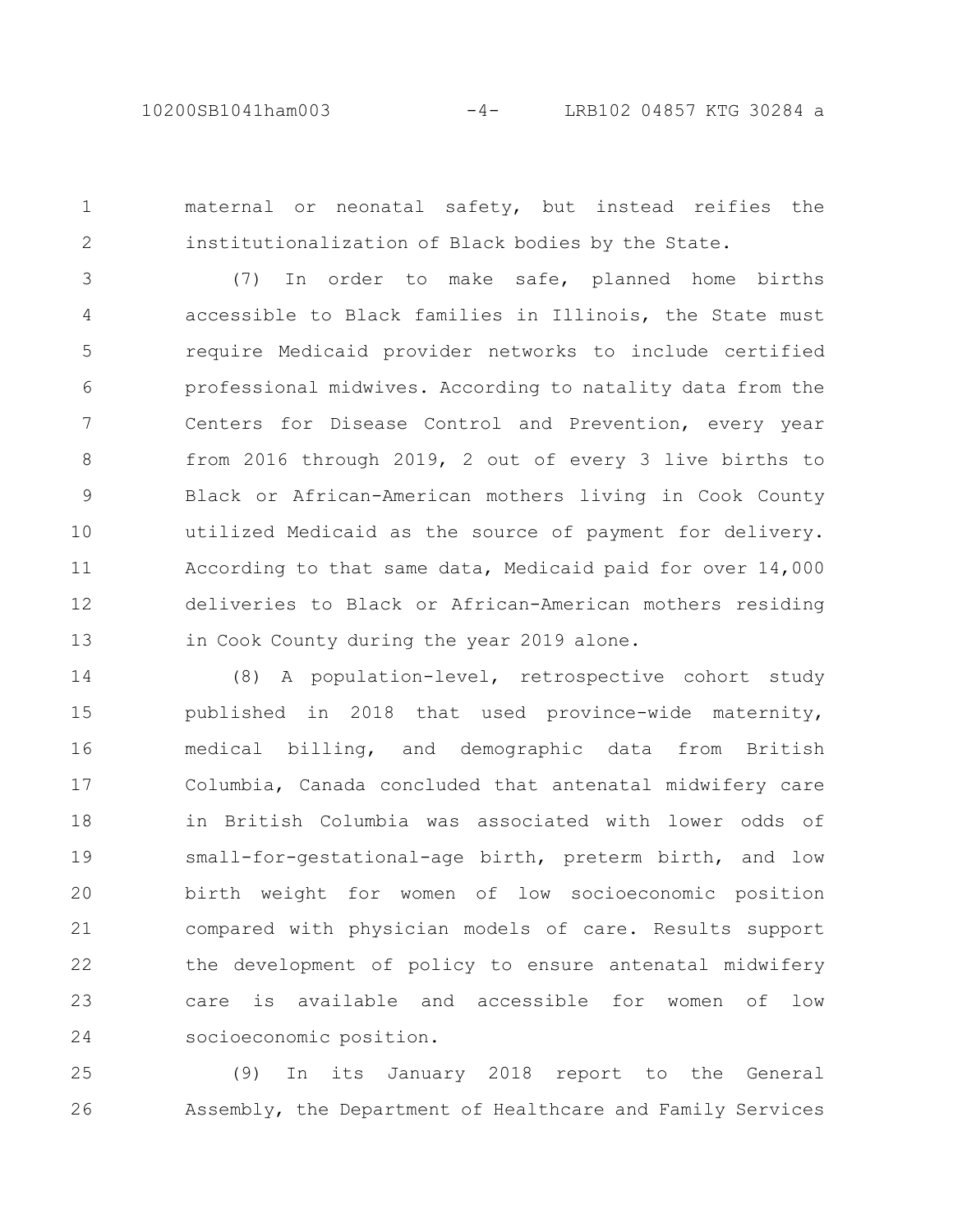10200SB1041ham003 -5- LRB102 04857 KTG 30284 a

reported that its infant and maternal care expenditures in calendar year 2015 totaled \$1,410,000,000. The Department of Healthcare and Family Services said, "(t)he majority of HFS birth costs are for births with poor outcomes. Costs for Medicaid covered births are increasing annually while the number of covered births is decreasing for the same period". The Department of Healthcare and Family Services' expenditures average \$12,000 per birth during calendar year 2015 for births that did not involve poor outcomes such as low birth weight, very low birth weight, and infant mortality. That \$12,000 expenditure covered prenatal, intrapartum, and postpartum maternal healthcare, as well as infant care through the first year of life. The next least expensive category of births averaged an expenditure of \$40,200. The most expensive category of births refers to births resulting in very low birth weight which cost the Department of Healthcare and Family Services over \$328,000 per birth. 1 2 3 4 5 6 7 8 9 10 11 12 13 14 15 16 17 18

(10) Expanding Medicaid coverage to include perinatal and intrapartum care by certified professional midwives will not contribute to increased taxpayer burden and, in fact, will likely decrease the Department of Healthcare and Family Services' expenditures on maternal care while improving maternal health outcomes within the Black community in Illinois. 19 20 21 22 23 24 25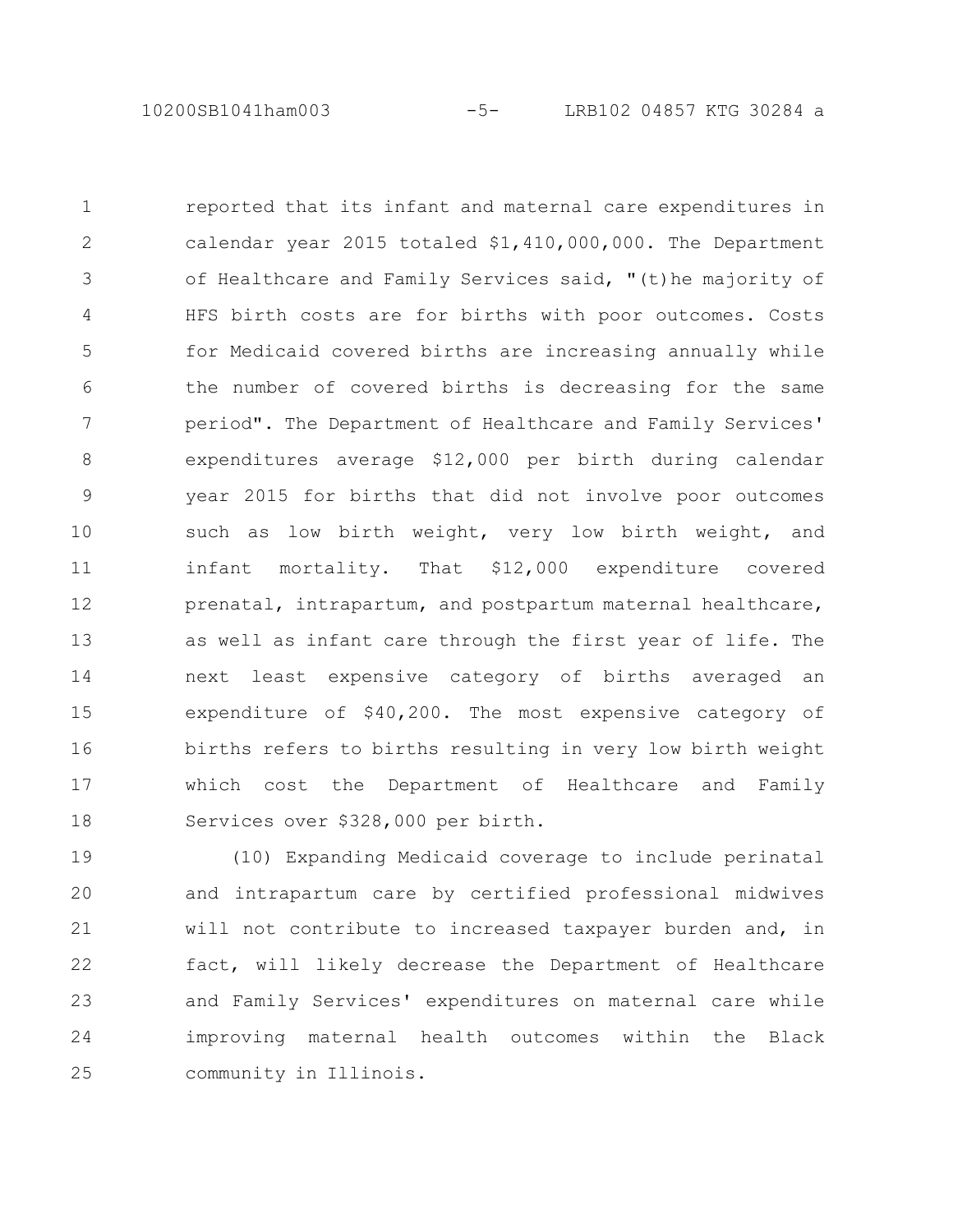10200SB1041ham003 -6- LRB102 04857 KTG 30284 a

Section 10. Medicaid voucher program. The Task Force on Infant and Maternal Mortality Among African Americans shall partner with Holistic Birth Collective to develop rules and regulations for a Medicaid voucher program to expand consumer choice for Black mothers that includes planned home birth services and in-home perinatal and postpartum care services provided by racially concordant nationally accredited certified professional midwives who are licensed and registered in Illinois. On January 1, 2024, and each January 1 thereafter, the Task Force shall submit a report to the General Assembly that provides a status update on the program and annual impact measure reporting. The Department of Public Health, in consultation with the Department of Healthcare and Family Services, shall implement the program. 1 2 3 4 5 6 7 8 9 10 11 12 13 14

Section 15. Maternity episode payment model. The program shall implement a maternity episode payment model that provides a single payment for all services across the prenatal, intrapartum, and postnatal period which covers the 9 months of pregnancy plus 12 weeks of postpartum. The core elements of the maternity care episode payment model shall include all of the following: 15 16 17 18 19 20 21

(1) Limited exclusion of selected high-cost health conditions and further adjustments to limit service provider risk such as risk adjustment and stop loss. 22 23 24

(2) Duration from the initial entry into prenatal care 25